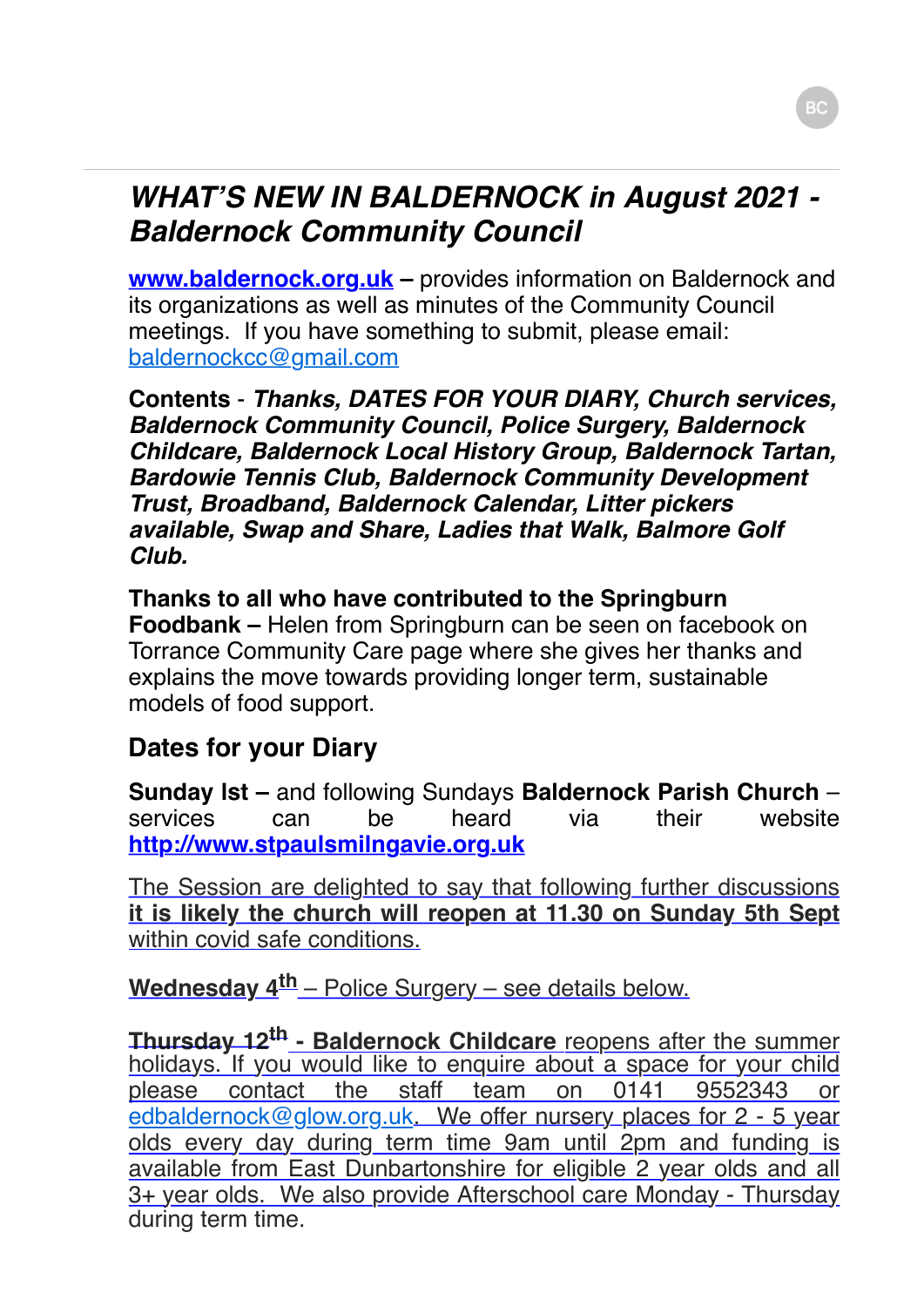We are hoping to have some professional signs made and would love to support a local business, so if you or anyone you know would be interested in this please contact us on 0141 9552343 or [edbaldernock@glow.org.uk](mailto:edbaldernock@glow.org.uk).

**Saturday 14th - Ladies that Walk -** Further details will follow or if you are interested in this group, please ring Anne Alexander 0141 956 2919– If you are **NEW** to the area, it's a lovely chance to get to know your neighbours!

## **Sunday Aug 29th – 2:00pm** *– Baldernock Local History Group*

*Walk led by Niall Logan and Paul Bishop across Craigmaddie Muir to see possible cup-marked stone, mill-stone sockets (where millstones have been carved and lifted), Auld Wives' Lift, etc. Some rough and boggy ground. Please email Paul [paul.bishop.3@glasgow.ac.uk](mailto:paul.bishop.3@glasgow.ac.uk) if you wish to join this walk and he will send you the details re meeting, parking etc. Limit of about 15 people. Hope to see you on the 29th.*

## *Information on the above events and local organisations.*

**Baldernock Community Council –** Our next meeting is on Monday the 13 of September. As suspected the **Synetiq planning application** which was refused has gone to appeal. The CC as well as BAC and others submitted further objections. We continue to act on your behalf as a statutory body which looks into local issues, including planning and roads and much more. It is also the launch pad for the Baldernock Tartan, as well as having contact with our **local community policeman**. If you have items for the agenda concerning local issues, please use the email below. To attend this meeting please ask for an invite by emailing meeting please ask for an invite by emailing [baldernockcc@gmail.com](mailto:baldernockcc@gmail.com)

**Broadband -** Lesley Wiseman from (BCDT) and the Community Council continue to meet with Openreach to try and resolve issues within the Community Fibre Partnership. Recently Rona MackKay (MSP) has been able to facilitate meetings with the appropriate parties. It is somewhat of a battle, but we hope there will be a resolution shortly. The community will be kept up to date with the latest developments. Any queries please contact Lesley on [lesley.wiseman@hotmail.com](mailto:lesley.wiseman@hotmail.com)

**Police Surgery** – Emma Davidson (Baldernock Community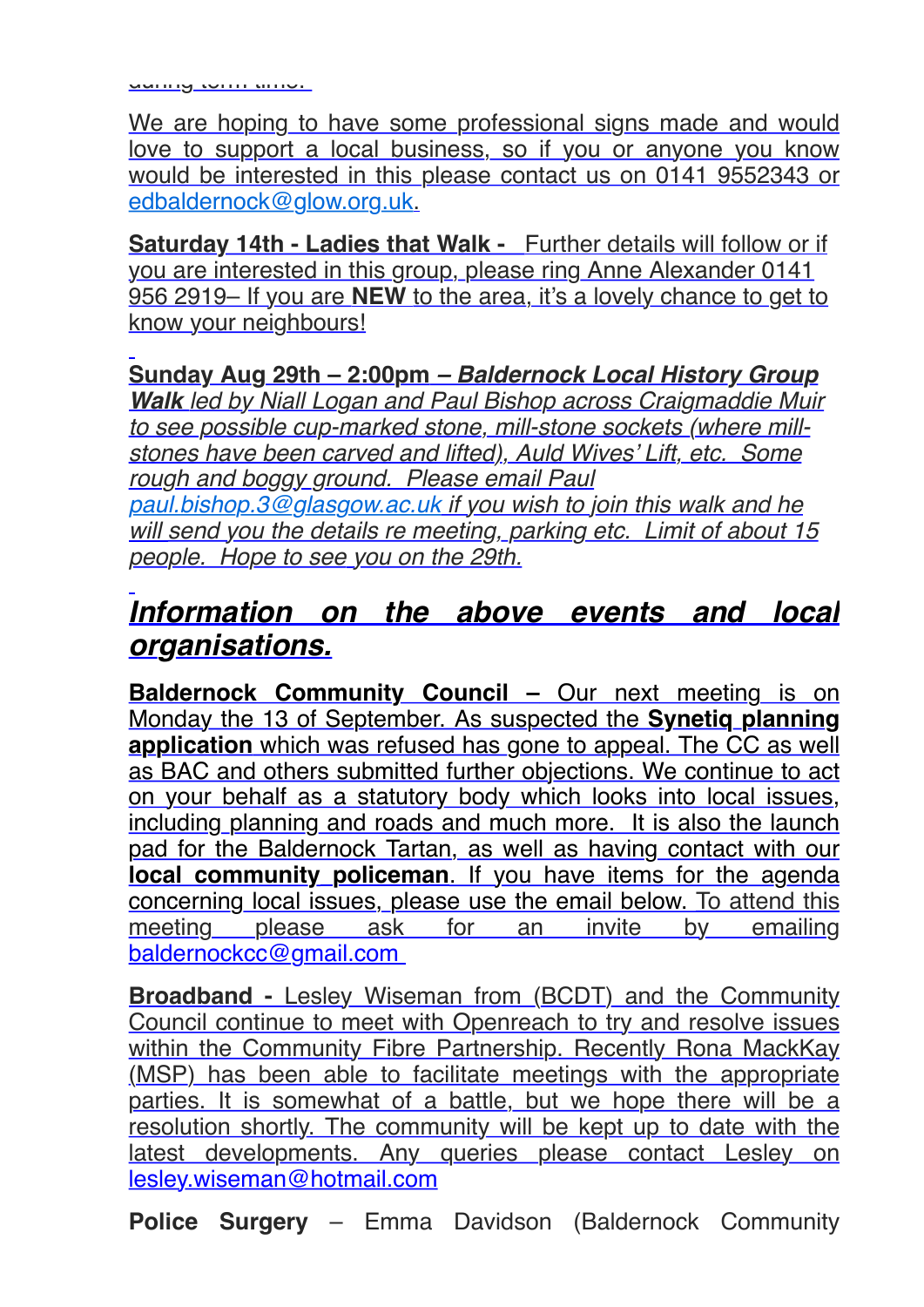**Police Surgery** – Emma Davidson (Baldernock Community Policeman) and PC Dan Harris (Lennoxtown community officer) will be hosting a surgery ("Cuppa with a copper") at the Fells café at the beginning of every month between 11am and 1pm. This is an open invitation to the entire community should they have something they wish to discuss and feel more comfortable in a face to face setting. This is open to all EDC residents regardless of where they live this location just feels the best.

**Tartan** - Baldernock now has its own tartan, a district tartan rather than the more familiar family or clan tartan. A lambswool tartan is to be woven by Ingles Buchan and items will be available to order, shortly. A separate flyer will be sent out soon.

**Baldernock Community Development Trust - The Trust has** plans to enhance the facilities at the **Church Hall** when it is open again and discussions are ongoing in relation to providing improved facilities **for Baldernock Childcare.** To facilitate **active travel,** and encouraged by the Trust, EDC are clearing the section of pavement from Branziet Cottages to Balmore, starting on Monday 28th June; the Trust is also keen to promote the **safe use of rural** roads as shared spaces for walkers, cyclists, horse riders and drivers. The Trust is gauging interest in a **local Youth Club** for secondary age children, who are invited to complete a very short survey at **https://www.allcounted.com/s?**

[did=kxnbh40arbxnf&lang=en\\_US](https://www.allcounted.com/s?did=kxnbh40arbxnf&amp;lang=en_US)

#### **If you would like to get involved in any of these projects** and activities, or suggest new ones, please contact Baldernock

Community Development Trust at [baldernockcdt@gmail.com](mailto:baldernockcdt@gmail.com). You can find more information about the Trust, including summaries of its meetings, on the Baldernock website:

[https://www.baldernock.org.uk/bcdt.](https://www.baldernock.org.uk/bcdt) The Trust also has a Facebook [page at https://www.facebook.com/Baldernock-Community-](https://www.facebook.com/Baldernock-Community-Development-Trust-147910135888506)Development-Trust-147910135888506.

**Bardowie Tennis Club - is fully open and welcomes players of any standard -** please contact Ron Montgomery on 07584-354775 by text or phone for more information if you are interested in joining and playing outdoor tennis in one of the most unique settings in Scotland!

**Balmore Golf Club** - welcome local residents to join the club as **social members**. There is no charge for this category of membership. Social members have access to the members lounge